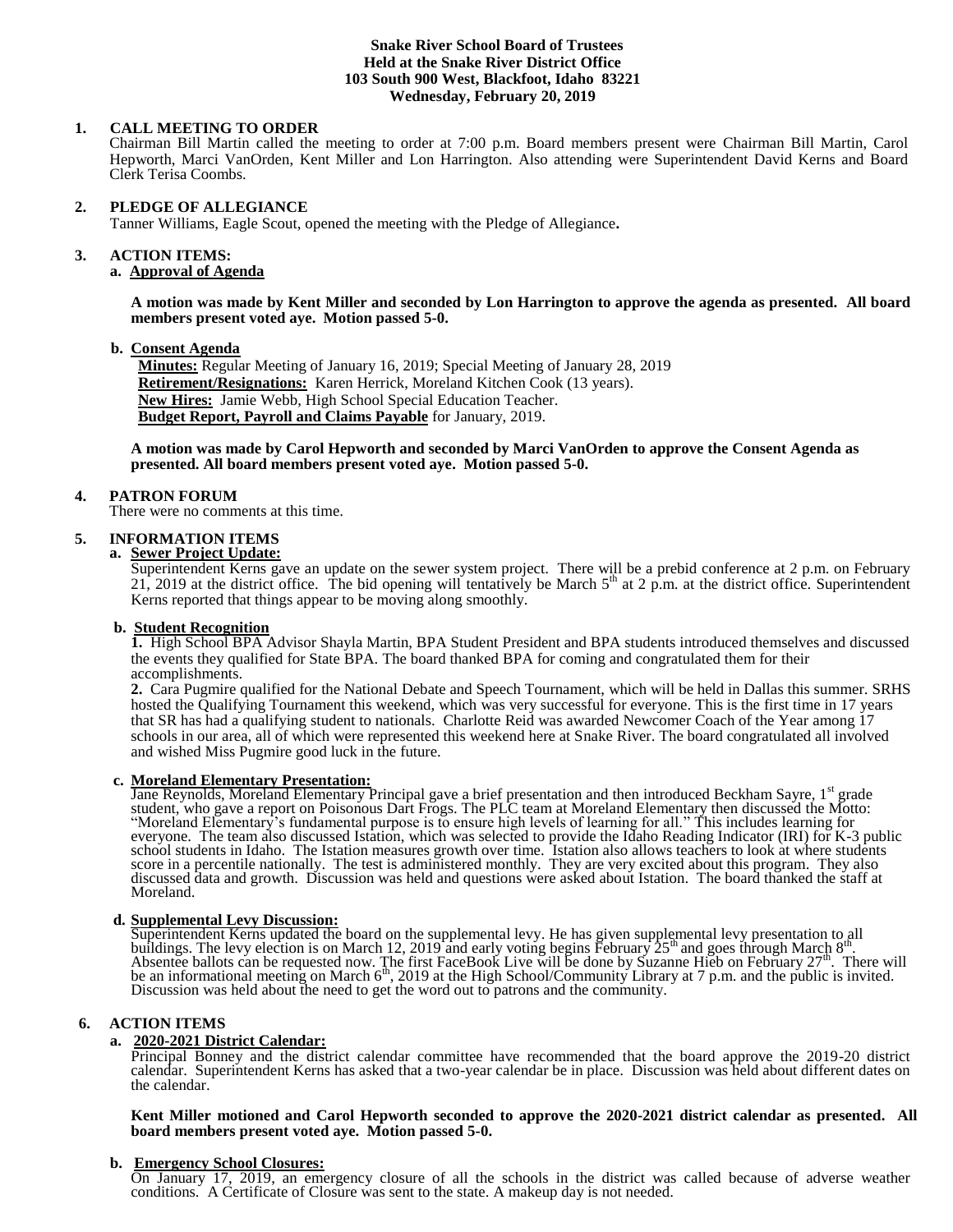On February 7, 2019, an emergency closure of all the schools in the district was called because of weather/illness conditions. A Certificate of Closure was sent to the state. A makeup day is not needed.

On February 11, 2019, an emergency closure of all the schools in the district was called because of weather conditions. A Certificate of Closure was sent to the state. A makeup day is not needed.

 **Lon Harrington motioned and Marci VanOrden seconded to approve the Emergency Closures of all the Snake River District schools on January 17, 2019 because of adverse weather conditions; February 7, 2019 because of weather/ illness conditions; and February 11, 2019 because of adverse weather conditions. All board members present voted aye. Motion passed 5-0.** 

#### **c. Declare Areas of Need Exist:**

**1. High School Assistant Principal:** The district is in need of having a full-time assistant principal at the high school. Rich Dunn is continuing the process to complete his education in Administration. The board needs to approve the request for an alternative authorization for Rich Dunn, who should receive his credential within this next year.

**Lon Harrington moved to declare that an area of need exists for a full-time high school assistant principal and to approve the request for a renewal of an alternative authorization for Richard Dunn, who should receive a clear credential within the year. Motion was seconded by Carol Hepworth. All the board members voted aye. Motion passed 5-0.**

**2. High School Special Education Teacher:** The district hired Jamie Webb as a High School Special Education Teacher. She is in the process of completing her education degree but has her student teaching to complete. The board needs to approve the request for an alternative authorization. She should receive a clear credential within the year.

**Carol Hepworth moved to declare that an area of need exists to hire a High School Special Education Teacher and approve the request for an Alternative Authorization for Jamie Webb who should receive a clear credential within the year. Motion was seconded by Lon Harrington. All the board members voted aye. Motion passed 5-0.**

## **d. Reschedule March Board Meeting:**

Superintendent Kerns would like to reschedule the board meeting of March 20, 2019 to a different date.

**A motion to approve that the regular board meeting of March 20, 2019 be moved to March 12, 2019 at 7 p.m. at Snake River District Office was made by Marci VanOrden and seconded by Lon Harrington. All the board members present voted aye. Motion passed 5-0.**

## **7. INFORMATION ITEMS**

**a. Day on the Hill Report:** Superintendent Kerns and Trustee Harrington went to Day on the Hill on February 18-19, 2019 at the Grove Convention Center in Boise, Idaho. Each enjoyed the conference and discussion was held about what each took away from the conference. Both thought that it was beneficial meeting with the representatives from our area.

## **b. Upcoming Events:**

- **1. February 21-23, State Wrestling in Pocatello**
- **2. February 25-March 8, Early Voting for the Supplemental Levy**
- **3. February 28, no school for Grades K-6 for Teacher Inservice**
- **4. Boys Basketball State is February 28-March 2**
- **5. Information Meeting for the Supplemental Levy will be March 6 at 7 p.m. at the HS Library.**

#### **8. ACTION ITEMS—POLICY READINGS SECOND READINGS:**

**Policy 5760, "Storage and Retrieval of Business Records"** This policy is new. Language has been added from the 2018 amendments to the public records law to this policy to more fully reflect the obligations of school districts with respect to storage and retrieval of business records. As this language is included in Policy 4310, which we recommend updating as soon as possible, this update need not necessarily take priority in importance of policies to be updated. No further changes.

**Policy 6305, "Advanced Opportunities"** The updates to this policy follow amendments to the advanced opportunities statute that become effective July 1, 2018. In particular, definitions for "full credit load" and "overload course" have been amended. Advisors are also now required to counsel any student who wishes to take dual credit courses that students should ascertain whether the particular postsecondary institution a student desires to attend will accept the transfer of coursework credits earned. No further changes.

**Policy 6410, "School Calendar"** This policy is updated to reflect amendments to Idaho Code. The addition of instructional hour requirements for alternative schools was added to the statute a few years ago. To the chart on the first page, Grades 9-12 were split to show the correct instructional hours: Grades 9-11: 990 hours and Grade 12: 979 hours. No further changes were made. No further changes.

**Policy 6446, "Qualifications and Training Requirements of Instructional Paraprofessionals,"** This updated policy reflects changes to the state regulations governing qualifications of paraprofessionals in 2017. Outdated language from NCLB is removed. No further changes made.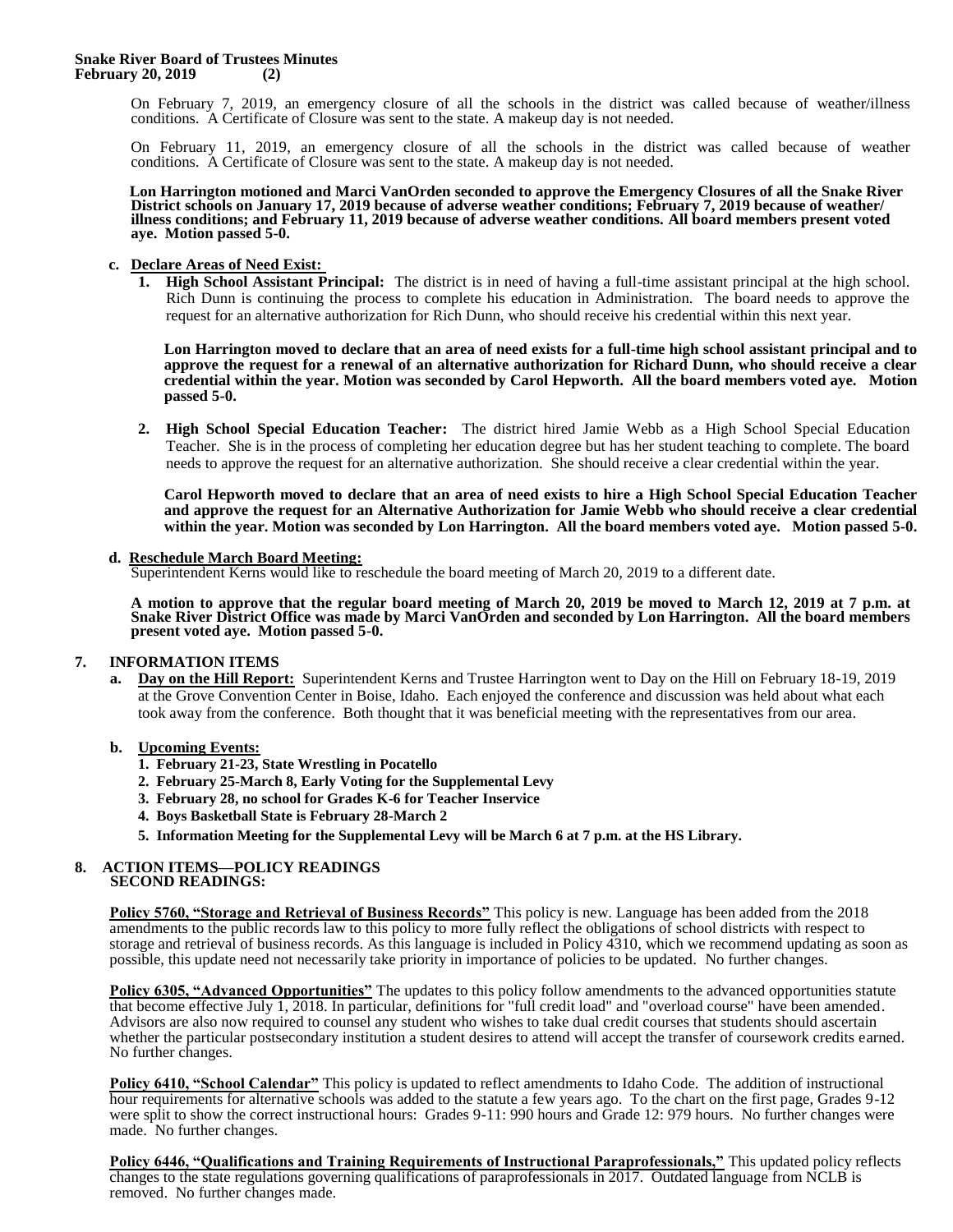**Policy 6500, "Student Safety Measures"** This policy is new to us. It removes references to NCLB as outdated, and replaces them with references to the ESSA. (Unsafe School Option) was added to the title, no further changes were made.

**Policy 7510, "Criminal History Checks for Employees, Volunteers, and Contractors,"** This policy is updated to reflect a 2017 statutory change relating to when a record of background checks for a school district will be provided to the district or the job applicant by the Idaho SDE. No further changes.

**Policy 7560, "Employer Recommendations"** This policy is updated and removes outdated provisions and includes references to the updated legal requirements related to employer recommendations. No further changes.

**Policy 7570, "Personnel Files"** This policy is updated to reflect amendments to the public records law relating to what personnel information may be disclosed to the public. No further changes.

**Policy 7580, "Information on Past Job Performance"** This policy is updated to include the full requirements as set forth in Idaho Code 33-1210 for obtaining information on past job performance of job applicants. The updates to this policy primarily consist of technical corrections. No further changes.

**Policy 7590, "Whistle Blower"** This policy is new and reflects all of the statutory definitions in the Protection of Public Employees Act (i.e. the whistle blower act). No further changes.

**Policy 7670, "Idaho State Veteran Employment Preference,"** This policy is new. The statutory provisions governing the rights and privileges of veterans to preference in government hiring. **7670f1—Veterans Preference Form** is used when job applicants claim a veteran's preference. No further changes.

**Policy 8480, "Student Suicide Prevention"** This policy is updated to reflect the addition of a new statute that becomes effective July 1, 2018. The new law is Idaho Code §33-136 - Suicide Prevention in Schools, which requires the State Board of Education to adopt rules supporting suicide awareness and prevention training each year for public school personnel; requires school districts to adopt a policy on student suicide prevention, which must, at a minimum, address procedures relating to suicide prevention, intervention and postvention; and provides that the State Department of Education will develop a model policy to serve as a guide to school districts for adopting a suicide prevention policy. No further changes.

**Policy 8700, "Investigating and Reporting Suspected Child Abuse, Abandonment, or Neglect"** The Idaho public records law was amended in 2018 to provide that the identity of a reporting party maintained by any law enforcement entity or the Department of Health and Welfare relating to the investigation of child abuse, neglect or abandonment is exempt from disclosure unless the reporting party consents in writing to the disclosure or the disclosure of the reporting party's identity is required in any administrative or judicial proceeding. No further changes.

**Policy 8790, "Prohibition of Weapons"** The 2018 legislature amended Idaho Code §18-33021, relating to threatening violence upon school grounds. No further changes.

**Lon Harrington moved and Carol Hepworth seconded to approve the second readings of Policy 5760, "Storage and Retrieval of Business Records;" Policy 6305, "Advanced Opportunities;" Policy 6410, "School Calendar;" Policy 6446, "Qualifications and Training Requirements of Instructional Paraprofessionals;" Policy 6500, "Student Safety Measures;" Policy 7510, "Criminal History Checks for Employees, Volunteers, and Contractors;" Policy 7560, "Employer Recommendations;" of Policy 7570, "Personnel Files;" Policy 7580, "Information on Past Job Performance;" Policy 7590, "Whistle Blower;" Policy 7670, "Idaho State Veteran Employment Preference;" Policy 8480, "Student Suicide Prevention; Policy 8700, "Investigating and Reporting Suspected Child Abuse, Abandonment, or Neglect;" and Policy 8790, "Prohibition of Weapons."All board members present voted aye. Motion passed 5-0.**

## **9. EXECUTIVE SESSION**

**Under Idaho Code 74-206 [1a] personnel, Marci VanOrden motioned and Lon Harrington seconded to go into Executive Session. A roll call vote was taken: Kent Miller, aye; Marci VanOrden, aye; and Carol Hepworth, aye; Lon Harrington, aye; and Bill Martin, aye. Motion passed 5-0.** 

The board went into Executive Session at 8:25 p.m. The Superintendent's evaluation was performed from 8:25 p.m. until 8:50 p.m. Personnel was discussed from 8:50 p.m. until 9:20 p.m.

## **10. RETURN TO REGULAR SESSION**

**It was moved by Lon Harrington and seconded by Marci VanOrden to return to Regular Session. All the board members voted aye. Motion passed 5-0.** 

The Board returned to Regular Session at 9:20 p.m.